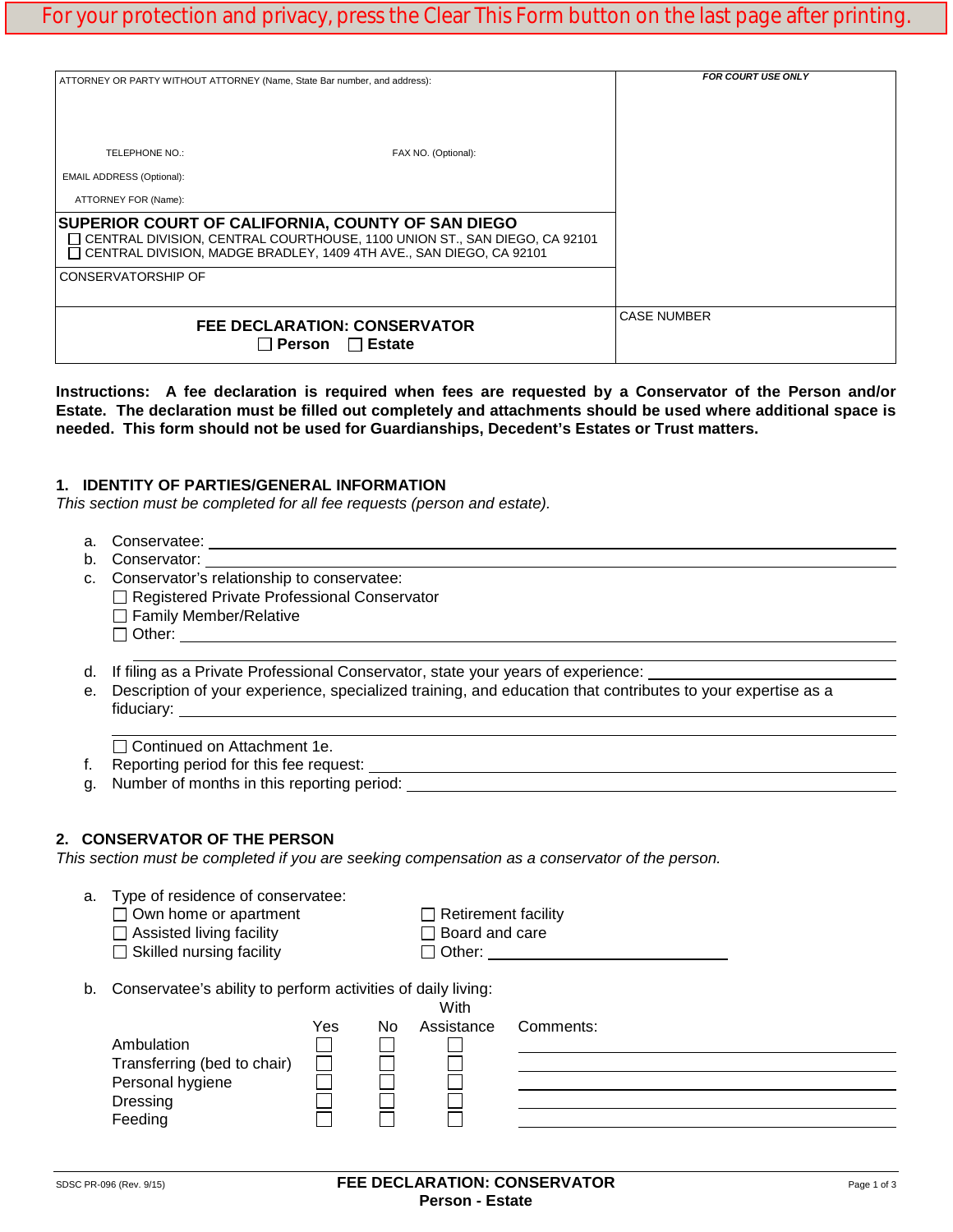| TORSHIP<br>OF.<br>IN<br>ONSERVAT(<br>THE,<br>__ | <b>NUMBER</b><br>، ص<br>JASE |
|-------------------------------------------------|------------------------------|
|                                                 |                              |

# c. With respect to services provided during the accounting period for which the conservator of the person is requesting compensation, complete the following table:

| Category                                                                                                                        | <b>Nature of Services</b><br>& Results Achieved | Level of<br><b>Difficulty</b><br>(High, Medium, Low) | <b>Total</b><br><b>Hours</b> | <b>Hourly</b><br>Rate | <b>Total Fee</b> |
|---------------------------------------------------------------------------------------------------------------------------------|-------------------------------------------------|------------------------------------------------------|------------------------------|-----------------------|------------------|
| Communication with Legal                                                                                                        |                                                 |                                                      |                              |                       |                  |
| Counsel                                                                                                                         |                                                 |                                                      |                              |                       |                  |
| Communication with<br>Family/Friends                                                                                            |                                                 |                                                      |                              |                       |                  |
| Arrangements for Living<br>Situation / Residency (Including<br>meals, clothing, personal care,<br>housekeeping, and recreation) |                                                 |                                                      |                              |                       |                  |
| <b>Health Care</b>                                                                                                              |                                                 |                                                      |                              |                       |                  |
| Transportation                                                                                                                  |                                                 |                                                      |                              |                       |                  |
| Recreation                                                                                                                      |                                                 |                                                      |                              |                       |                  |
| Other                                                                                                                           |                                                 |                                                      |                              |                       |                  |
|                                                                                                                                 |                                                 | <b>Totals</b>                                        |                              |                       |                  |

# d. **Previous Reporting Period: Current Reporting Period:**

1. Fees for services approved and paid: 1. Fees for services:

# 2. Hours for services approved and paid: 2. Hours for services:

3. Average monthly fee for services: 3. Average monthly fee for services:

- 
- 

| 3. Average monthly fee for services: |
|--------------------------------------|

| Total fees:  | Total fees:  |  |
|--------------|--------------|--|
| Total hours: | Total hours: |  |
|              |              |  |

e. If, during the accounting period, a person or company assisted in monitoring the care of the conservatee, complete the following:

| <b>Function(s)</b> |
|--------------------|
|                    |
|                    |
|                    |

□ Continued on Attachment 2e.

# **3. CONSERVATOR OF THE ESTATE**

*This section must be completed if you are seeking compensation as conservator of the estate.*

a. With respect to services provided during the accounting period for which the conservator of the estate is requesting compensation, complete the following table:

| Category                                                                                                | <b>Nature of Services</b><br>& Results Achieved | Level of<br><b>Difficulty</b><br>(High, Medium, Low) | <b>Total</b><br><b>Hours</b> | <b>Hourly</b><br>Rate | <b>Total Fee</b> |
|---------------------------------------------------------------------------------------------------------|-------------------------------------------------|------------------------------------------------------|------------------------------|-----------------------|------------------|
| <b>Estate Administration (collecting</b><br>income, paying bills, reconciling bank<br>statements, etc.) |                                                 |                                                      |                              |                       |                  |
| Communication with Legal<br>Counsel                                                                     |                                                 |                                                      |                              |                       |                  |
| <b>Asset Management</b>                                                                                 |                                                 |                                                      |                              |                       |                  |
| Preparation of Court                                                                                    |                                                 |                                                      |                              |                       |                  |
| Accounting                                                                                              |                                                 |                                                      |                              |                       |                  |
| Preparation of Fee Declaration                                                                          |                                                 |                                                      |                              |                       |                  |